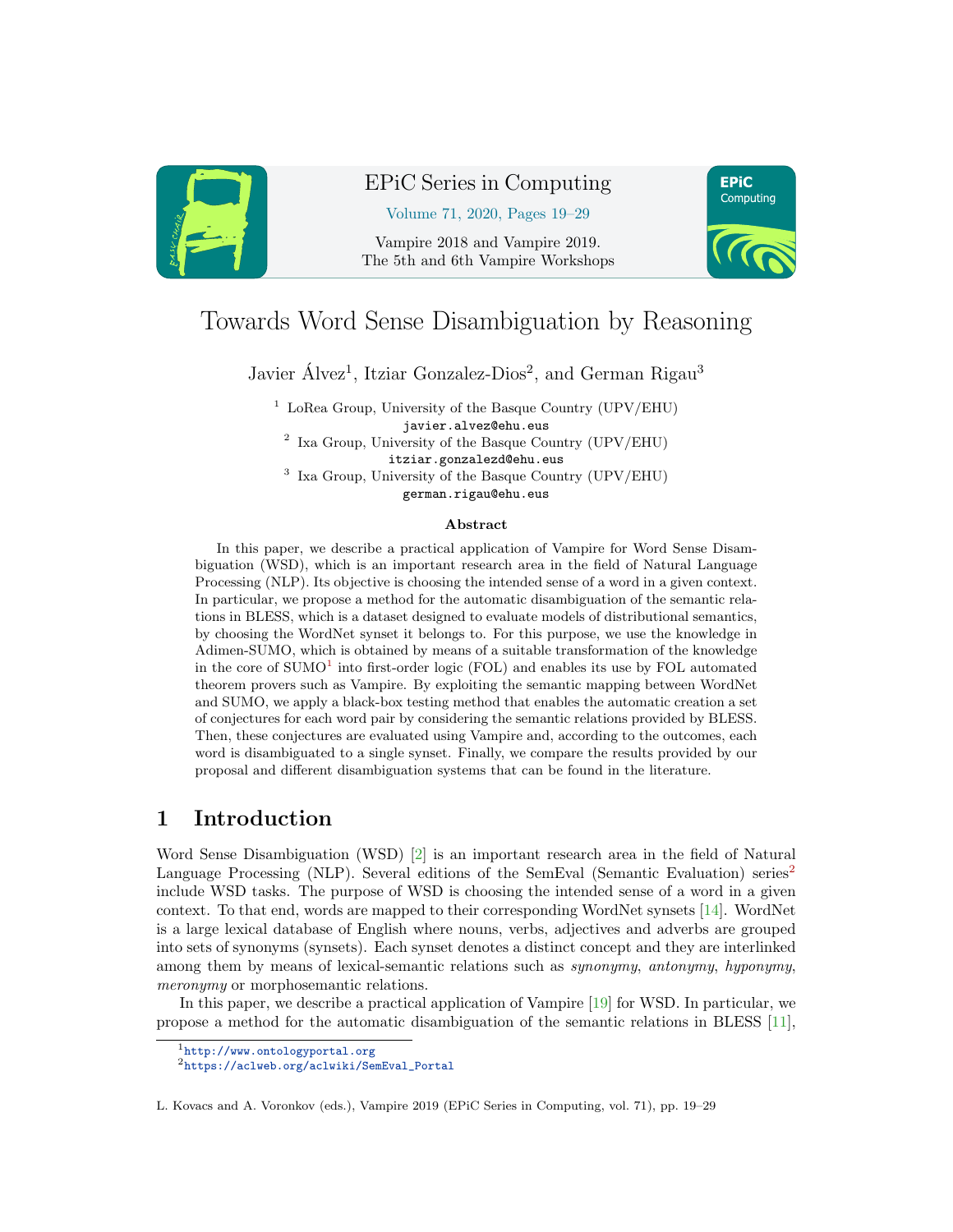Towards Word Sense Disambiguation by Reasoning  $\overrightarrow{A}$  Alvez, Gonzalez-Dios and Rigau

| Sense                                                                                                     | Context                                                                                                                                                                                                               |
|-----------------------------------------------------------------------------------------------------------|-----------------------------------------------------------------------------------------------------------------------------------------------------------------------------------------------------------------------|
| "A sweater or jersey with a high close-fitting<br>collar                                                  | "The black fleece is soft as cotton candy"<br>and is second on my preferred turtle list"                                                                                                                              |
| "Any of various aguatic and land reptiles"<br>having a bony shell and flipper-like limbs<br>for swimming" | "Some <b>turtles</b> lay eggs in the sand and<br>leave them to hatch on their own. The<br>young <b>turtles</b> make their way to the top<br>of the sand and scramble to the water<br>while trying to avoid predators" |

<span id="page-1-0"></span>Table 1: Senses of the word turtle in different contexts

which is a dataset designed to evaluate models of distributional semantics. It includes a set of tuples on different semantic relations, enabling the assessment of the ability of a model to detect related word pairs.

The task of WSD is the following: words can different meanings in different contexts. For example, the word turtle may refer to a sweater or a reptile, as described in Table [1.](#page-1-0) Therefore, given a word, we need to choose which is its sense, that is, which synset it belongs to. To that end, we use the knowledge in Adimen-SUMO [\[8\]](#page-9-4), which is obtained by means of a suitable transformation of the knowledge in the core of  $\text{SUMO}^3$  $\text{SUMO}^3$  [\[20\]](#page-9-5) into first-order logic (FOL) and enables its use by FOL automated theorem provers such as Vampire.

WordNet and SUMO (and therefore Adimen-SUMO) are connected in a semantic mapping [\[21\]](#page-10-0) by means of three semantic relations: equivalence, subsumption and instance. By exploiting this mapping, we apply the black-box testing method described in [\[10\]](#page-9-6) that enables the automatic creation a set of conjectures for each word pair by considering the semantic relations provided by BLESS. Then, these conjectures are evaluated using Vampire and, according to the results, each word is disambiguated to a single synset.

We have compared our proposal with UKB [\[1\]](#page-9-7), which is one of the best WSD that can be found in the literature. Further, we have also evaluated the performance of these WSD by using a gold standard manually developed by a human expert. From this evaluation, we can conclude that Adimen-SUMO and Vampire can be successfully applied to NLP tasks.

Outline. In the next section, we introduce the main knowledge resources that are used in this paper. Then, we describe our WSD proposal in Section [3.](#page-3-0) Next, we report on the obtained experimentation results on [4.](#page-4-0) Finally, we provide some conclusions and discuss future work in Section [5.](#page-8-0)

# <span id="page-1-2"></span>2 Knowledge Resources

In this section, we introduce the knowledge resources that are used in our proposal, which are: i) BLESS; ii) WordNet; iii) SUMO and its FOL transformation Adimen-SUMO; and iv) the mapping between WordNet and SUMO.

BLESS data (Baroni-Lenci Evaluation of Semantic Similarity) [\[11\]](#page-9-3) is a dataset designed for the evaluation of distributional semantic models. It includes 200 concrete nouns —called targets— (100 animate and 100 inanimate nouns) from different classes (e.g., tools, clothing, vehicles, animals, etc.). Each target is associated to a set of other words (nouns, verbs or adjectives) via six relations: hypernymy, cohyponymy, meronymy, attribute, event and random. In Table [2,](#page-1-2) we provide some examples of BLESS pairs involving the word turtle.

<span id="page-1-1"></span><sup>3</sup><http://www.ontologyportal.org>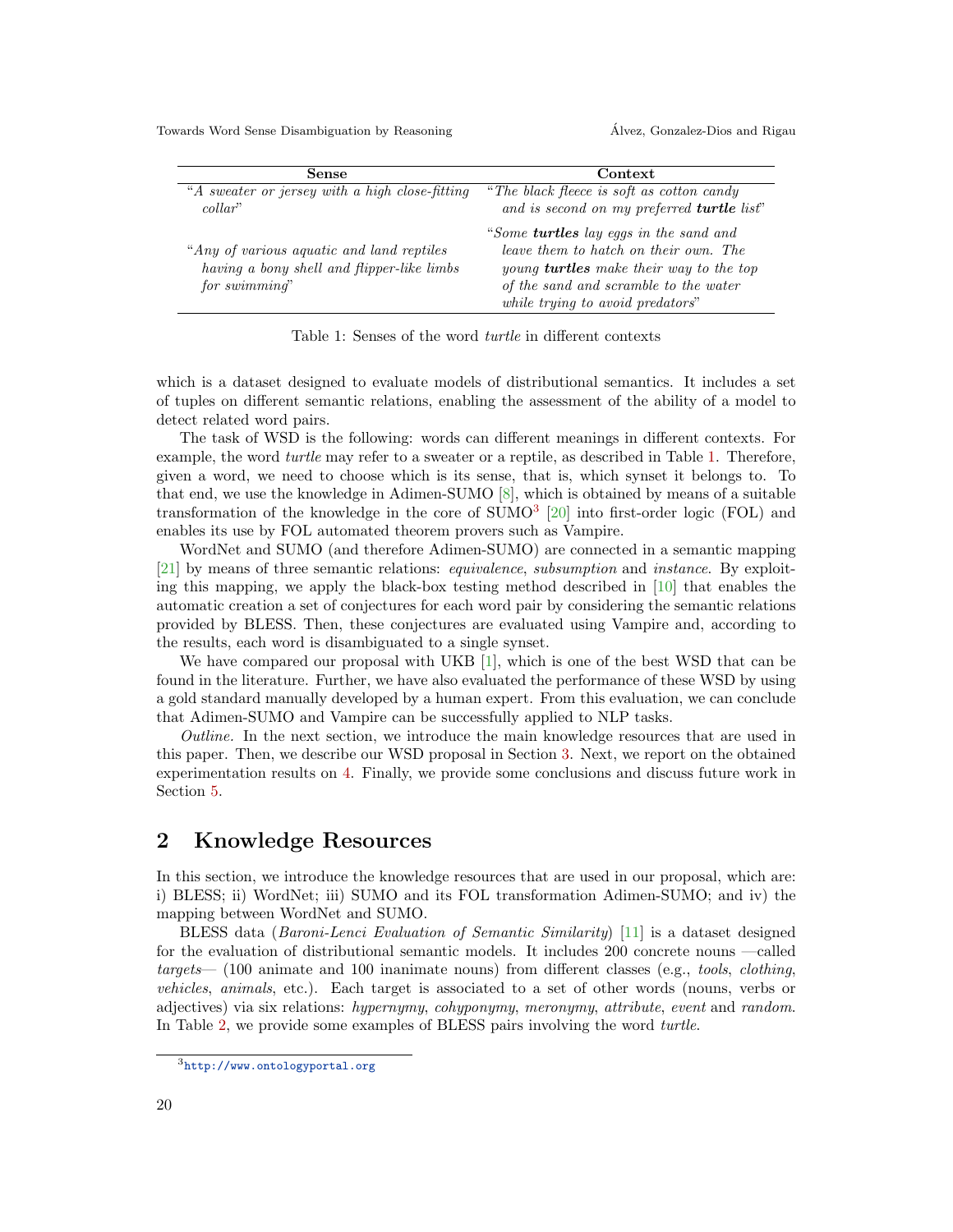Towards Word Sense Disambiguation by Reasoning  $\overrightarrow{A}$  Alvez, Gonzalez-Dios and Rigau

| Relation                    | Pair                                 |
|-----------------------------|--------------------------------------|
| hypernymy                   | <i>turtles</i> are <i>amphibians</i> |
| $\operatorname{cohyponymy}$ | turtles and frogs are coordinate     |
| meronymy                    | <i>turtles</i> have <i>legs</i>      |
| attribute                   | <i>turtles</i> are <i>slow</i>       |
| event                       | turtles walk                         |

Table 2: Some BLESS pairs involving turtle

WordNet [\[14\]](#page-9-1) is a large lexical database where nouns, verbs, adjectives and adverbs are grouped into sets of synonyms (synsets), each expressing a distinct concept. Each synset refers to a word sense using the following format:  $word_p^s$ , where s is the sense number and p is the partof-speech (*n* for nouns, *v* for verbs and *a* for adjectives). Although superficially resembling a thesaurus, WordNet interlinks not just word forms but specific senses of words. Thus, the main relation in WordNet is synonymy, but synsets are interlinked by means of many conceptualsemantic and lexical relations such as the super- and subordinate relations hyperonymy and hyponymy.

 $\text{SUMO}^4$  $\text{SUMO}^4$  [\[20\]](#page-9-5) is an upper level ontology proposed as a starter document by the IEEE Standard Upper Ontology Working Group. SUMO is expressed in SUO-KIF (Standard Upper Ontology Knowledge Interchange Format [\[22\]](#page-10-1)), which is a dialect of KIF (Knowledge Interchange Format [\[15\]](#page-9-8)). The syntax of both KIF and SUO-KIF goes beyond FOL and, therefore, SUMO axioms cannot be directly used by FOL ATPs without a suitable transformation. In [\[8\]](#page-9-4), we proposed a translation of around an 88 % of the knowledge in the two upper levels of SUMO into FOL. As result, we obtained Adimen-SUMO, which was developed under the Open World Assumption (OWA) [\[13\]](#page-9-9) and is currently included in the Thousands of Problems for Theorem *Provers* (TPTP) problem library<sup>[5](#page-2-1)</sup> [\[26\]](#page-10-2). In this paper, we use an evolved version of Adimen-SUMO developed under the Closed World Assumption (CWA) [\[3\]](#page-9-10). The resulting ontology can be used in tasks that involve reasoning with commonsense knowledge. For example, our ontology includes the following axiom

```
(forall (?LIMB)
(=>(instance ?LIMB Limb)
       (exists (?VERT)
             (and
                    (instance ?VERT Vertebrate))
                    (properPart ?LIME ?VERT)))
```
which states that every instance of  $Limb_c$  is part of some instance of  $Vertc_{c}$ .

WordNet is linked with SUMO by means of the mapping described in [\[21\]](#page-10-0). This mapping connects synsets of WordNet to terms of SUMO using three relations: equivalence, subsumption and instantiation. The relation equivalence denotes that the related WordNet synset and SUMO concept are equivalent in meaning, whereas subsumption and instantiation indicate that the WordNet synset is subsumed by the SUMO concept or is an instance of the SUMO concept respectively. We denote mapping relations by concatenating the symbols '=' (equivalence), '+' (subsumption) and ' $\mathbb{Q}$ ' (instantiation). For example, the synsets turtle<sub>n</sub> and turtle<sub>n</sub> are respectively connected to Clothing<sub>c</sub>+ and Reptile<sub>c</sub>+ via subsumption, while clothing<sub>n</sub><sup>1</sup> and Snake<sub>n</sub><sup>1</sup> ("a

<span id="page-2-0"></span><sup>4</sup><http://www.ontologyportal.org>

<span id="page-2-1"></span> $5$  <http://www.tptp.org>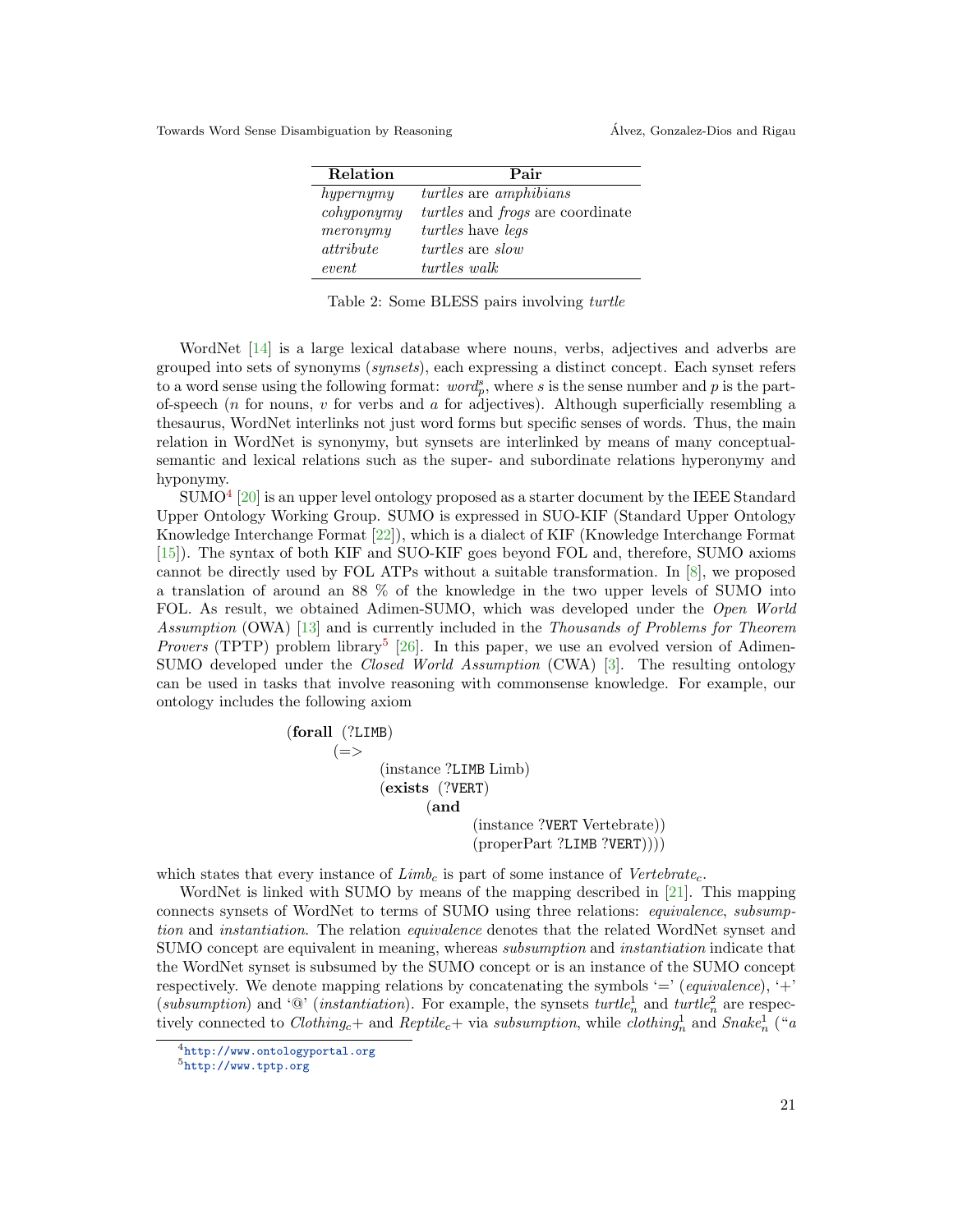Towards Word Sense Disambiguation by Reasoning  $\overrightarrow{A}$  Alvez, Gonzalez-Dios and Rigau

| Pattern                     | $\#1$  | #2    | #3    | #4  | Total  |
|-----------------------------|--------|-------|-------|-----|--------|
| hypernymy                   | 2,559  | 458   |       |     | 3,017  |
| $\operatorname{cohyponymy}$ | 6,243  | 1,147 | 1,128 | 204 | 8,722  |
| meronymy                    | 6.669  | 1,852 | 1,556 | 393 | 10,470 |
| attribute                   | 3,092  | 600   | 685   | 109 | 4,486  |
| event                       | 12,575 | 3.220 | 3,357 | 721 | 19,873 |
| Total                       |        |       |       |     | 46,568 |

Table 3: CQs that results from BLESS

long faint constellation in the southern hemisphere near the equator stretching between Virgo and Cancer") are connected to Clothing<sub>c</sub>= and AstronomicalBody<sub>c</sub>+ via equivalence and instantiation.

### <span id="page-3-0"></span>3 New WSD Proposal

In this section, we describe our proposal for the disambiguation of BLESS on the basis of the knowledge in SUMO and WordNet.

To this end, we conveniently use of our method for the evaluation of SUMO-based ontologies [\[10\]](#page-9-6). This method is an adaptation of the methodology for the design and evaluation of on-tologies introduced in [\[17\]](#page-9-11), which is based on the use of *competency questions* (CQs): problems that an ontology is expected to answer. The creation of CQs can be automatized by the use of few manually created question patterns (QPs), which exploit WordNet and its mapping into SUMO. Additionally, the evaluation of CQs can also be automatized by performing two dual tests per CQ FOL automated theorem provers (ATPs) such as Vampire: the first test is to check whether, as expected, the conjecture stated by the CQ is entailed by the ontology  $(truth-test);$ the second one is to check its complementary (*falsity-test*). If ATPs find a proof for either the truth- or the falsity-test, then the CQ is classified as solved (or resolved). In particular, the CQ is passing/non-passing if ATPs find a proof for the truth-test/falsity-test. Otherwise (that is, if no proof is found), the CQ is classified as *unresolved* or *unknown*.<sup>[6](#page-3-1)</sup>

By using the above described method, our WSD proposal consists in choosing the most likely synset among the ones to which a given target belongs. For this purpose, we consider all the synsets to which words belong —both targets and their related words— and apply several predefined QPs to the resulting synset pairs. By using FOL ATPs, the most likely synset is decided to be the one with the largest difference between the amount of passing and non-passing CQs.

Next, we describe the process of creating CQs by means of the BLESS pair "turtles have legs", where turtle is the target that is related to leg by meronymy. In WordNet, turtle belongs to 2 synsets, while leg belongs to 9 different synsets. Therefore, we get 18 synset pairs for this BLESS pair. Among them, we now consider the following two ones:

- 1.  $\text{turtle}_n^2$  and  $\text{leg}_n^1$ .
- 2.  $\text{turtle}_n^1$  and  $\text{leg}_n^3$

Regarding the first synset pair,  $\text{turtle}_n^2$  ("any of various aquatic and land reptiles having a bony shell and flipper-like limbs for swimming") is connected to Reptile<sub>c</sub>+ and leg<sub>n</sub> ("a structure in

<span id="page-3-1"></span><sup>6</sup>Given a consistent ontology, ATPs cannot find a proof for both the truth- and the falsity-test.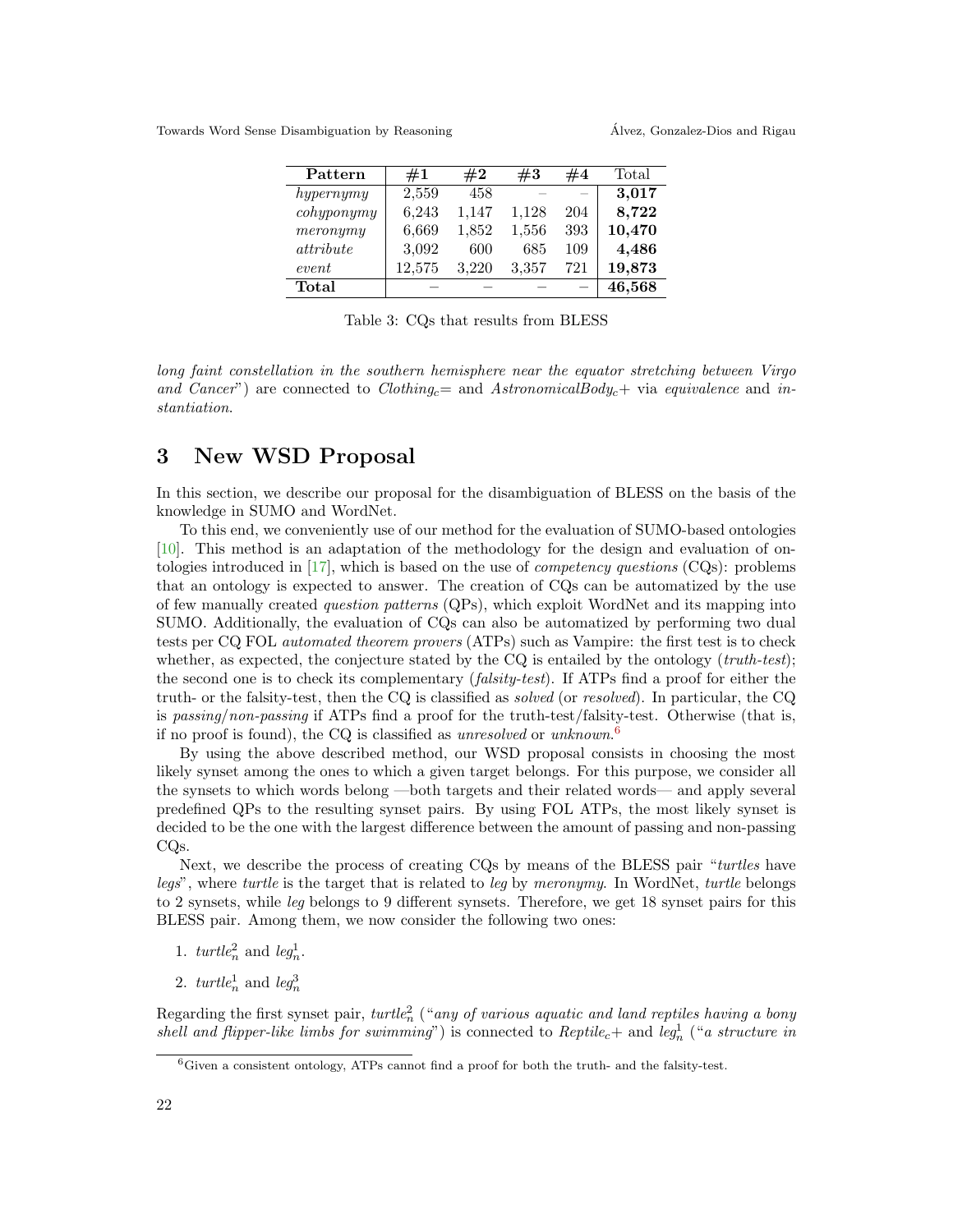| WordNet<br>Gold<br>standard |    | $\mathbf{2}$ | - 3 |    | 4 5 6 7 8 9   |                     |     |                   |                |              |          | $10 \quad 11 \mid \text{Total}$ |
|-----------------------------|----|--------------|-----|----|---------------|---------------------|-----|-------------------|----------------|--------------|----------|---------------------------------|
| 1                           | 48 | 61           | 36  | -9 | 10 5 3 3 0    |                     |     |                   |                | $\sim$ 1     |          | 177                             |
| $\bf{2}$                    |    | 6            | 4   | 3  |               | $4 \quad 1 \quad 1$ |     | $\overline{0}$    | $\overline{1}$ | $\theta$     | $\theta$ | 20                              |
| 3                           |    |              |     | 1  | $\theta$      | - 1                 | - 0 | $\hspace{0.6cm}0$ | $\overline{1}$ | $\theta$     | $\theta$ | - 3                             |
| Total                       | 48 | 67           | 40  |    | 13 14 7 4 3 2 |                     |     |                   |                | $\mathbf{1}$ |          | <b>200</b>                      |

Table 4: Distribution of BLESS targets in our gold standard and WordNet

animals that is similar to a human leg and used for locomotion") is connected to  $Limb_c+.$  Thus, by applying the first QP described in [\[4\]](#page-9-12), we obtain the following CQ:

> $(exists (?X ?Y)$ (and (instance ?X Reptile) (instance ?Y Limb)  $(properPart ?Y ?X))$

With respect to the second synset pair,  $turtle_n^1$  ("a sweater or jersey with a high close-fitting collar" is connected to Clothing<sub>c</sub>+ and leg<sub>n</sub><sup>3</sup> is connected to "one of the supports for a piece of furniture". Therefore, by applying the same QP we obtain

```
(exists (?X ?Y)
(and
       (instance ?X Clothing)
       (instance ?Y Artifact)
       (properPart ?Y ?X))
```
In BLESS, there are 14,400 word pairs related by hypernymy, cohyponymy, meronymy, attribute and event that yield 386,891 synset pairs. For each pair, we proceed as above by applying the corresponding QP according to the semantic relation that is used in the pair and the mapping relations that are used to connect the involved synsets to SUMO. In total, we consider 18 different QPs: 2 QPs for hypernymy and 4 QPs for each of the remaining relations. As result of this proces, we obtain 46,568 different CQs that are distributed as described in Table [3.](#page-3-0)

### <span id="page-4-0"></span>4 Experimentation

In this section, we report on the results that we have obtained at the disambiguation of the 200 targets in BLESS. For this purpose, in the next subsection we describe our evaluation framework, including the resources and remaining disambiguation systems that we consider for the evaluation of our proposal. Then, we summarize our experimentation results in Subsection [4.2.](#page-5-0) Finally, we discuss and analyze some disambiguation examples in Subsection [4.3.](#page-6-0)

#### 4.1 Evaluation Framework

In order to evaluate our results, we have developed a *gold standard* for BLESS. For this purpose, a human expert has manually disambiguated the 200 targets of BLESS by taking into account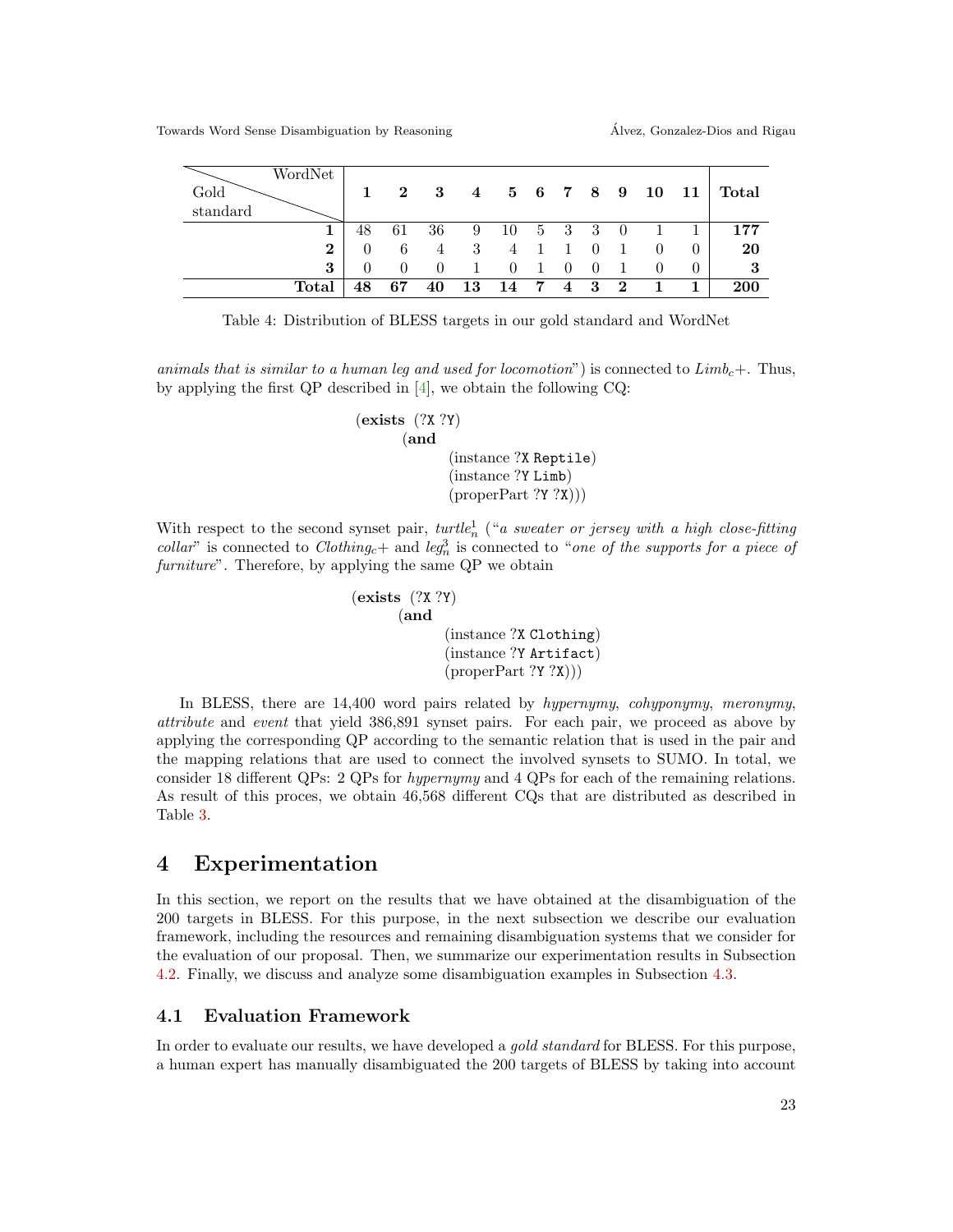its context words. Since disambiguating BLESS is a difficult task even for humans, only 177 targets have been disambiguated to a single synset, while 20 targets have been disambiguated to 2 synsets and 3 targets to 3 synsets. In Table [4,](#page-4-0) we report the amount of targets that belongs to a range from 1 to 11 synsets in WordNet (in columns) and that are disambiguated to a range from 1 to 3 synsets in our gold standard (rows). For example, the BLESS target dress belongs to the context of clothings and appears in three WordNet synsets:

- $dress<sub>n</sub><sup>2</sup>/frock<sub>n</sub><sup>2</sup>: "a one-piece garment for a woman; has skirt and bodic<sup>2</sup>, connected to$  $Clothing_c+.$
- $\alpha$  attire<sup>1</sup><sub>n</sub>/garb<sub>1</sub><sup>1</sup>/dress<sup>2</sup><sub>n</sub>: "clothing of a distinctive style or for a particular occasion", connected to  $Clothing_c+.$
- apparel<sub>n</sub>/wearing\_apparel<sub>n</sub>/dress<sub>n</sub><sup>3</sup>/clothes<sub>n</sub>: "clothing in general", connected to Clothing<sub>c</sub>+.

And the BLESS target *villa* belongs to the context of *buildings* and also appears in three WordNet synsets:

- Villa<sup>1</sup><sub>n</sub>/Pancho\_Villa<sup>1</sup><sub>n</sub>/Francisco\_Villa<sup>1</sup><sub>n</sub>/Doroteo\_Arango<sup>1</sup><sub>n</sub>: "Mexican revolutionary leader  $(1877-1923)$ ", connected to  $Man<sub>c</sub>@$ .
- villa<sup>2</sup><sub>n</sub>: "detached or semidetached suburban house", connected to Building<sub>c</sub>+.
- $\bullet$  villa<sup>3</sup><sub>2</sub>: "country house in ancient Rome consisting of residential quarters and farm buildings around a courtyard", connected to Building<sub>c</sub>+.
- $\bullet$  villa<sup>4</sup><sub>n</sub>: "pretentious and luxurious country residence with extensive grounds", connected to  $StationaryArtifact_c+.$

The human expert undoubtedly disambiguates *dress* as  $dress_n^1/frock_n^2$ , while the target *villa* may refer to either  $villa_n^2$ ,  $villa_n^3$  or  $villa_n^4$ . Thus, the human expert selects the last three synsets (that is,  $villa_n^2$ ,  $villa_n^3$  and  $villa_n^4$ ) as gold standard for  $villa$ .

Additionally, for a better evaluation of our proposal, we consider the results obtained by two different disambiguation systems: First, we take as baseline a random disambiguation system. The performance of this baseline system is calculated as the average ratio between the number of synsets related to a word according to our gold standard and the total number of synsets to which that word belongs in WordNet. Using the reported target distribution in Table [4,](#page-4-0) the resulting average ratio is 0.5538, from which we can conclude that the baseline performance is 55.35 %. Second, we have disambiguated BLESS using UKB [\[1\]](#page-9-7), which is a well-known state-ofthe-art tool in WSD, and compare the results with our gold standard. Totally, UKB correctly disambiguates 180 from 200 targets, thus its performance is 90.00 %.

#### <span id="page-5-0"></span>4.2 Experimentation Results

Our experimentation has been performed by using Vampire  $v4.2.2$  —which is the CADE ATP System Competition (CASC)  $FOF<sup>7</sup>$  $FOF<sup>7</sup>$  $FOF<sup>7</sup>$  division winner in 2017 [\[23,](#page-10-3) [27\]](#page-10-4) and the latest available release<sup>[8](#page-5-2)</sup> of Vampire at the time of our experimentation— in a Intel $\circledR$  Xeon $\circledR$  CPU E5-2640v3@2.60GHz with 2GB of RAM memory per processor. For each test, we have set an execution-time limit of 300 seconds and a memory limit of 2GB.[9](#page-5-3) Totally, the experimentation

<span id="page-5-1"></span><sup>7</sup>First-Order Form non-propositional theorems (axioms with a provable conjecture).

<span id="page-5-2"></span><sup>8</sup><https://vprover.github.io/>

<span id="page-5-3"></span><sup>9</sup>Parameters: --proof tptp --output axiom names on --mode casc -t 300 -m 2048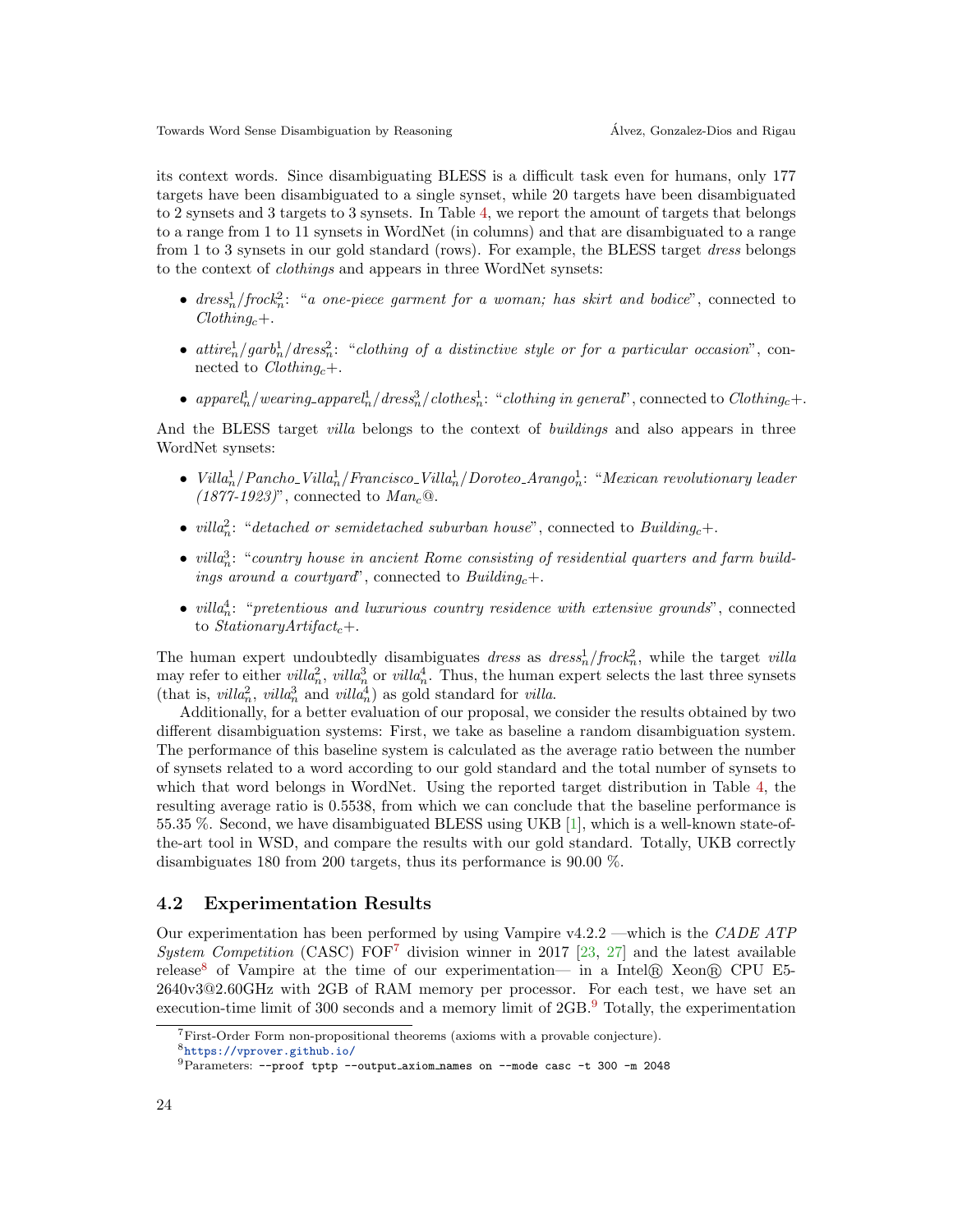Towards Word Sense Disambiguation by Reasoning  $\hat{A}$ lvez, Gonzalez-Dios and Rigau

| Pattern                     | #1                 | #2              | #3             | #4       | Solved    |           |
|-----------------------------|--------------------|-----------------|----------------|----------|-----------|-----------|
| hypernymy                   | $-944$<br>$+1.027$ | $+173 -157$     |                |          | $1.201\,$ | 39.81\%   |
| $\operatorname{cohyponymy}$ | $+712 -364$        | $-23$<br>$+189$ | $+216 -14$     | $+27 -4$ | 1.549     | $17.76\%$ |
| meronymy                    | $+785$<br>$-6$     | $+37$<br>$-0$   | $+109$<br>$-0$ | $+0-0$   | 937       | $8.95\%$  |
| attribute                   | $+90$<br>$-84$     | $-1$<br>$+8$    | $-3$<br>$+4$   | $+0-0$   | 190       | $4.24\%$  |
| event                       | $-()$<br>$+()$     | $+0$<br>$-()$   | $-()$<br>$+()$ | $+0-0$   | 0         | $0.00\%$  |
| Total                       |                    |                 |                |          | 3,877     | $8.33\%$  |

<span id="page-6-1"></span>Table 5: Summary of Experimentation Results

has required more than 320 days/processor of computation effort: 46,568 CQs, 2 tests per CQ and 300 seconds per test. All the required knowledge resources —the ontology Adimen-SUMO under CWA, the set of CQs and conjectures, the mapping between SUMO and Word-Net v3.0, WordNet v3.0 relation pairs— and the resulting execution reports are available at <https://adimen.si.ehu.es/web/AdimenSUMO>.

We summarize our experimental results in Table [5,](#page-6-1) where CQs are organized by QP as in Table [3.](#page-3-0) For each QP, we provide the number of CQ classified as *passing* (prefixed by  $+$ ) and non-passing (prefixed by  $-$ ). Further, in the last two columns we provide the number and percentage of solved CQs.

Totally, only 8.33% of CQs are solved. However, this result is not surprising since we are exhaustively combining all the synsets in which a pair of words occur and, in fact, most of the synsets are not related. Further, the fact that all the  $CQs$  resulting from the  $QP$  event remain unsolved is also not surprising since the lack of knowledge about events in the ontology was also detected in the experimentation reported in  $[9]$  and confirmed in  $[6]$ . On the contrary, the large amount of solved CQs belong to the QPs hypernymy and cohyponymy as expected, because the best results in the experimentations reported in [\[9,](#page-9-13) [10\]](#page-9-6) are obtained for the CQs based on hypernymy/hyponymy.

On the basis of these results, then we disambiguate BLESS by choosing for each target the synset with the largest difference between the amount of passing and non-passing CQs. By proceeding in this way, our proposal can correctly disambiguate 140 targets, thus obtaining a performance of 70.00 %. Consequently, our proposal clearly outperforms the baseline (55.35 %) although is still far from the performance of UKB (90.00 %).

By a deeper analysis of the disambiguation results, we check that UKB disambiguates 39 targets that are not correctly disambiguated using our proposal. On the contrary, our proposal is able to disambiguate 14 targets that UKB cannot do. Therefore, the upper bound performance of a disambiguation system that combines UKB and our proposal increases up to 97.00 %, which opens new research lines for the improvement of state-of-the-art disambiguation systems.

#### <span id="page-6-0"></span>4.3 Analysis and Discussion

In this section, we introduce some examples of BLESS targets that are not correctly disambiguated by UKB or our proposal and try to detect the causes of disambiguation failures.

The first example is the target *donkey* that belongs to the context of *ground mammals*. This target is related in BLESS with the following words:

- By hypernymy: animal, mammal, vertebrate,  $\dots$
- By cohyponymy: fox, lion, pig,  $\dots$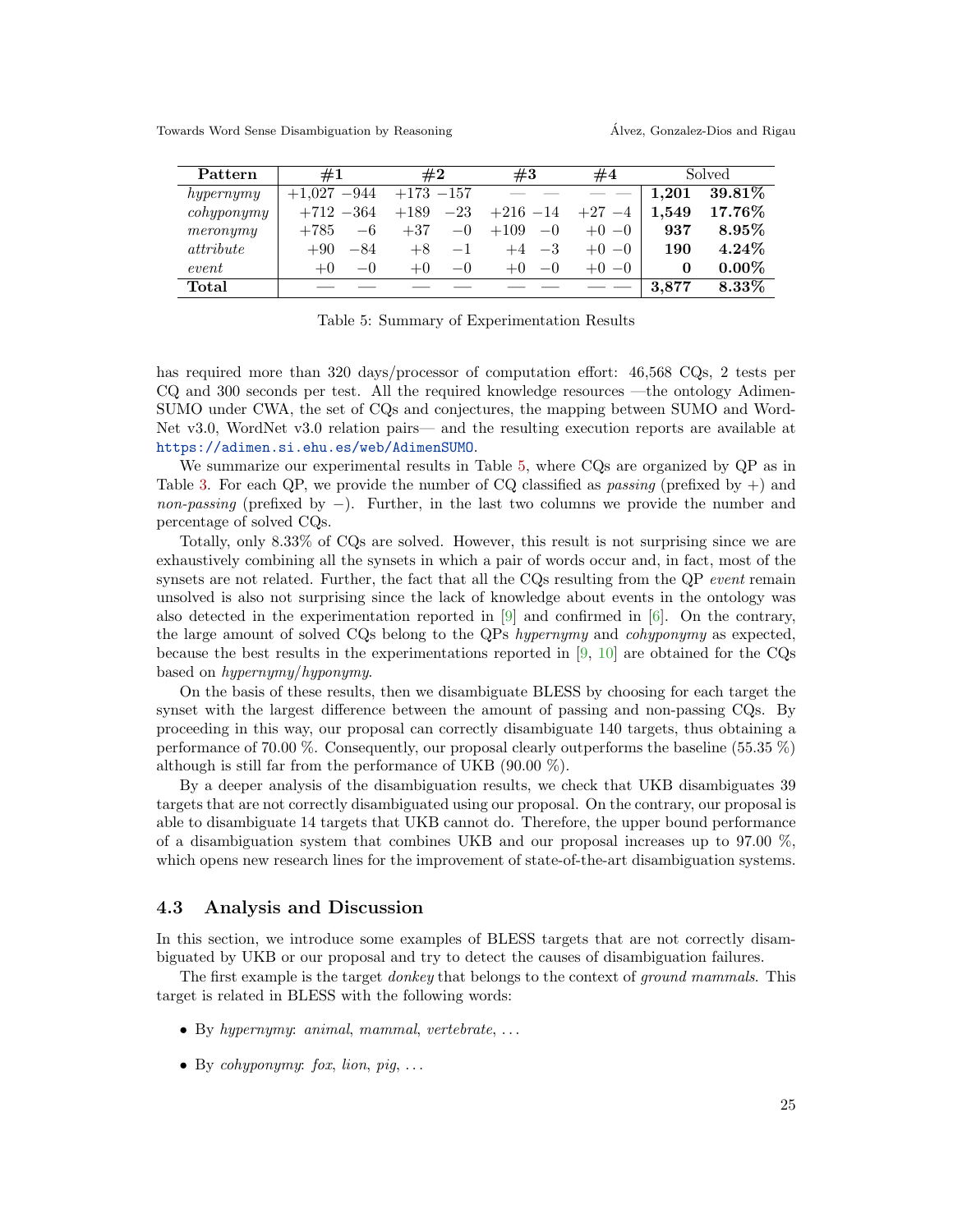Towards Word Sense Disambiguation by Reasoning  $\hat{A}$ lvez, Gonzalez-Dios and Rigau

- By meronymy: neck, ear, leg,  $\dots$
- By attribute: big, large, stubborn,  $\dots$
- By event: die, eat, live,  $\dots$

donkey is correctly disambiguated by UKB to domestic  $\frac{1}{2}$  and  $\frac{1}{2}$  asinus<sup>2</sup> ("domestic beast of burden descended from the African wild ass; patient but stubborn"), which is connected to  $HoofedMammal<sub>c</sub>$ +. On the contrary, our proposal incorrectly disambiguates *donkey* to donkey<sup>1</sup><sub>n</sub> ("the symbol of the Democratic Party; introduced in cartoons by Thomas Nast in 1874"), which is connected to  $Icon_c+$ . We have identified three possible causes of this failure. First, the SUMO concept  $HoofedMammal<sub>c</sub>$ , to which the target is related, is under-axiomatized in the ontology and, thus, the required CQs are not entailed by the ontology. Second, the mapping of the related words is not suitable and, consequently, the resulting CQs and the context of the target do not semantically match. Third, our proposal can be improved by conveniently weighting the amount of passing and non-passing CQs. This way, we can do additional experiments in order to find the weight values that returns the optimal disambiguation results.

The second example is the target *fighter* that belongs to the context of *vehicles*. This target is related in BLESS with the following words:

- By hypernymy: plane, vehicle, transport,  $\dots$
- By cohyponymy: car, bus, train,  $\dots$
- By meronymy: missile, seat, metal,  $\dots$
- By attribute: big, destructive, lethal,  $\dots$
- By event: leave, go, run,  $\dots$

The word fighter occurs in 3 WordNet synsets:

- $\bullet$  combatant $_{n}^{1}/b$ attler $_{n}^{1}/b$ elligerent $_{n}^{1}/f$ ighter $_{n}^{1}/c$ rapper $_{n}^{1}$  ("someone who fights (or is fight $ing)$ , which is connected to  $SocialRole<sub>c</sub> +$ .
- fighter $n^2$ /fighter\_aircraft $n^1$ /attack\_aircraft $n^1$  ("a high-speed military or naval airplane designed to destroy enemy aircraft in the air"), which is connected to  $AirCraft_c+.$
- champion<sub>a</sub><sup>2</sup>/fighter<sub>a</sub><sup>3</sup>/hero<sub>a</sub><sup>3</sup>/paladin<sub>a</sub><sup>1</sup> ("someone who fights for a cause"), which is connected to  $Human_c+.$

Our proposal correctly disambiguates the target fighter to the second synset (that is,  $fighter_n^2/fighter_aircraft_n^1/attack_aircraft_n^1)$  while UKB incorrectly chooses the third one: that is, *champion*<sub>n</sub><sup>2</sup>/*fighter*<sub>n</sub><sup>3</sup>/*hero*<sub>n</sub><sup>3</sup>/*paladin*<sub>n</sub><sup>1</sup>. In this case, we think that the cause of the problem is that this sense of fighter is not so common in corpora.

The last example is given by the target *herring*, which belongs to the context of *water* animals. The word herring is related in BLESS with:

- By hypernymy: fish, food, animal,  $\ldots$
- By cohyponymy: salmon, tuna,  $cod, \ldots$
- By meronymy: eye, skin, tail,  $\dots$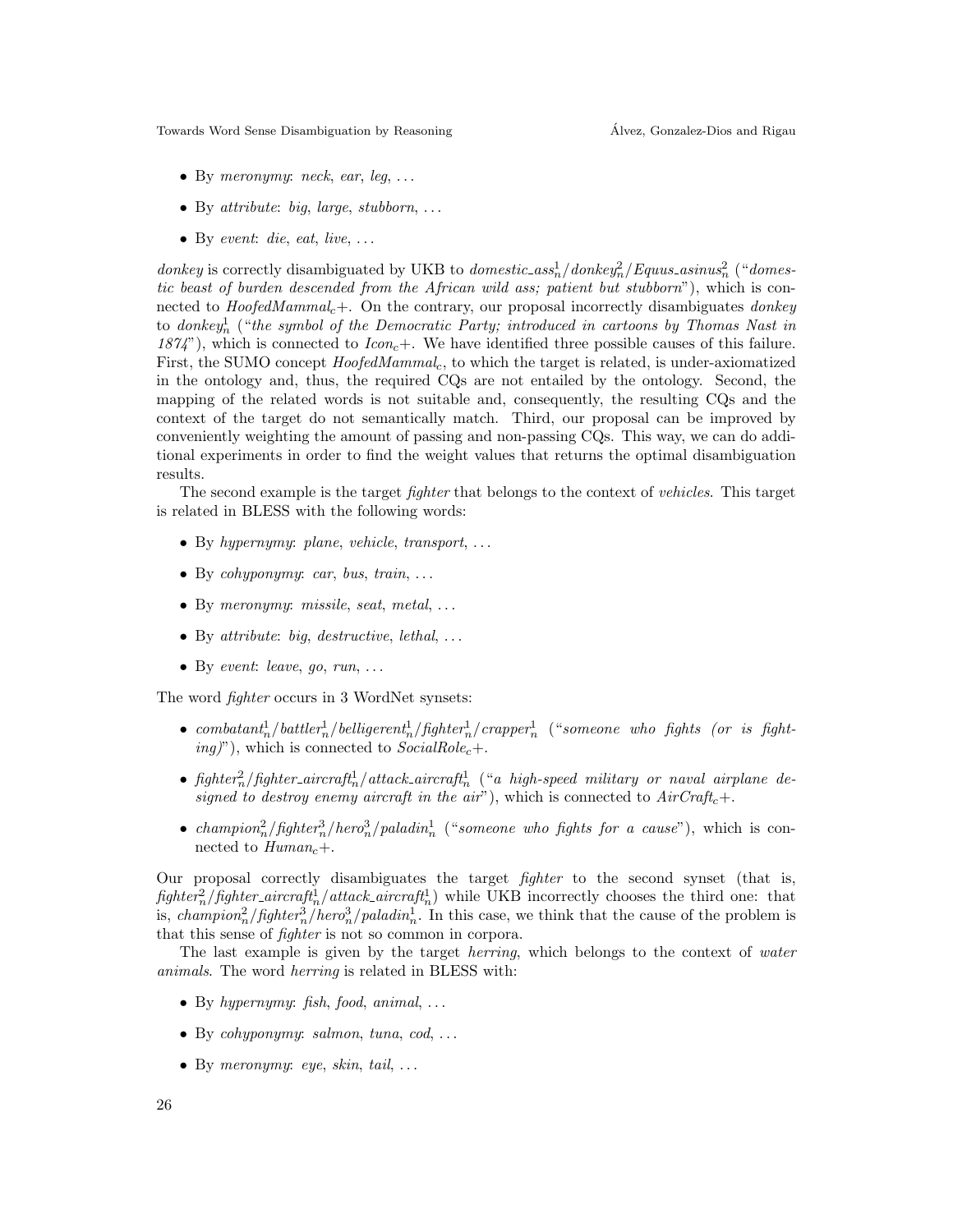Towards Word Sense Disambiguation by Reasoning  $\hat{A}$ lvez, Gonzalez-Dios and Rigau

- By attribute: edible, fresh, small,  $\dots$
- By event:  $cook$ , live, eat, ...

In our gold standard, *herring* is disambiguated to the synset *herring*<sub>n</sub>/*Clupea\_harangus*<sub>n</sub> ("*com*mercially important food fish of northern waters of both Atlantic and Pacific"), which is connected to  $Fish_c+$ . However, both our proposal and UKB incorrectly disambiguate the target herring to herring<sup>1</sup>, ("valuable flesh of fatty fish from shallow waters of northern Atlantic or *Pacific; usually salted or pickled"*), which is connected to  $Meat_c+$ . We think that the cause of this failure is that some contexts in BLESS are ambiguous or not so fine grained as in WordNet. In the case of *herring*, we have that its both meanings (animal and flesh) are mixed in BLESS: the target is related with both fish and food by hypernymy. Further, the role in the relation of herring with the verb eat by event may be agent (to eat) or patient (to be eaten). Similarly, our proposal also suffers from ambiguity when several synsets are connected to the same SUMO concepts and, consequently, there is no possible disambiguation.

## <span id="page-8-0"></span>5 Conclusions and Future Work

In this paper, we have demonstrated that, although the ontology and its mapping to WordNet can be further improved, Adimen-SUMO can be applied to NLP tasks in its current state with the help of Vampire v4.2.2., in particular, for WSD.

In the future, we plan to continue improving the knowledge resources and tools in order to obtain better results. Among others, we consider two main areas for this purpose.

On one hand, we are improving the involved knowledge resources in several ways. First, we are correcting mapping and knowledge errors by applying both black- [\[10\]](#page-9-6) and white-box testing [\[7\]](#page-9-15) techniques. Second, we are improving the quality of the mapping between WordNet and SUMO by focusing on particular relations such as *meronymy*  $[4, 5]$  $[4, 5]$  $[4, 5]$  and metonymy [\[16\]](#page-9-17). Third, we are improving the knowledge in Adimen-SUMO by providing stronger axiomatizations and definitions of the concepts in the ontology. In particular, we are moving most of the restrictions from the level of objects to classes, we are applying the CWA [\[3\]](#page-9-10) and plan to apply other assumptions such as Unique Name Assumption (UNA) [\[24\]](#page-10-5), and we are implementing some optimizations on the resulting FOL formula such as removing non-constant function symbols. Further, we are also considering the possibility of preprocessing the formula in order to help the work of ATPs.

On the other hand, we want to improve the tools that are used to work with Adimen-SUMO. More concretely, we are trying other ATP systems like E  $[25]$ , CVC4  $[12]$  or iProver [\[18\]](#page-9-19), and plan to improve the application of Vampire v4.2.2. by searching for specialized portfolios and by increasing the available resource limits. Additionally, we are developing ad hoc reasoning tools for the particular case of commonsense knowledge.

### Acknowledgments

This work has been partially funded by the the project DeepReading (RTI2018-096846-B-C21) supported by the Ministry of Science, Innovation and Universities of the Spanish Government, and GRAMM (TIN2017-86727-C2-2-R) supported by the Ministry of Economy, Industry and Competitiveness of the Spanish Government, the Basque Project LoRea (GIU18/182) and Big-Knowledge – Ayudas Fundación BBVA a Equipos de Investigación Científica 2018.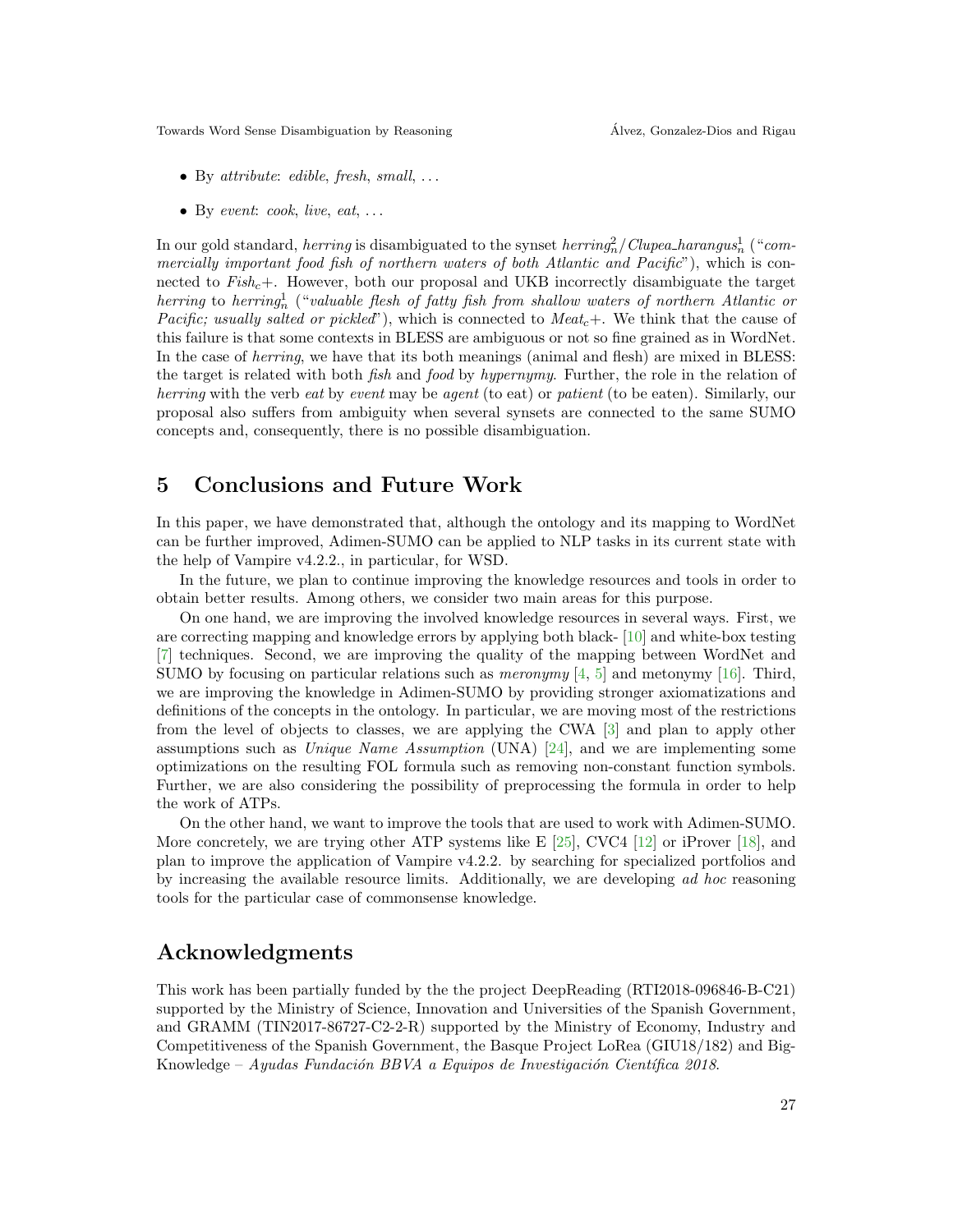# References

- <span id="page-9-7"></span>[1] E. Agirre, O. L´opez de Lacalle, and A. Soroa. The risk of sub-optimal use of open source NLP software: UKB is inadvertently state-of-the-art in knowledge-based WSD. CoRR, abs/1805.04277, 2018.
- <span id="page-9-0"></span>[2] E. Agirre and P. Edmonds. Word sense disambiguation: Algorithms and applications, volume 33. Springer Science & Business Media, 2007.
- <span id="page-9-10"></span>[3] J. Alvez, I. Gonzalez-Dios, and G. Rigau. Applying the Closed World Assumption to SUMO-based ´ ontologies. CoRR, abs/1808.04620, 2018.
- <span id="page-9-12"></span>[4] J. Alvez, I. Gonzalez-Dios, and G. Rigau. Cross-checking WordNet and SUMO using meronymy. ´ In Proc. of the  $11^{th}$  Int. Conf. on Language Resources and Evaluation (LREC 2018), 2018.
- <span id="page-9-16"></span>[5] J. Alvez, I. Gonzalez-Dios, and G. Rigau. Validating WordNet meronymy relations using Adimen- ´ SUMO. CoRR, abs/1805.07824, may 2018.
- <span id="page-9-14"></span>[6] J. Alvez, I. Gonzalez-Dios, and G. Rigau. Commonsense reasoning using WordNet and SUMO: ´ a detailed analysis. In P. Vossen and C. Fellbaum, editors, *Proc. of the 10<sup>th</sup>* Global WordNet Conference (GWC 2019), 2019.
- <span id="page-9-15"></span>[7] J. Alvez, M. Hermo, P. Lucio, and G. Rigau. Automatic white-box testing of first-order logic ´ ontologies. Journal of Logic and Computation, 29(5):723–751, 2 2019.
- <span id="page-9-4"></span>[8] J. Alvez, P. Lucio, and G. Rigau. Adimen-SUMO: Reengineering an ontology for first-order ´ reasoning. Int. J. Semantic Web Inf. Syst.,  $8(4):80-116$ ,  $2012$ .
- <span id="page-9-13"></span>[9] J. Alvez, P. Lucio, and G. Rigau. Black-box testing of first-order logic ontologies using WordNet. ´ CoRR, abs/1705.10217, 2017.
- <span id="page-9-6"></span>[10] J. Alvez, P. Lucio, and G. Rigau. A framework for the evaluation of SUMO-based ontologies using ´ WordNet. IEEE Access, pages 1–20, 2019.
- <span id="page-9-3"></span>[11] M. Baroni and A. Lenci. How we blessed distributional semantic evaluation. In Proceedings of the GEMS 2011 Workshop on GEometrical Models of Natural Language Semantics, pages 1–10. Association for Computational Linguistics, 2011.
- <span id="page-9-18"></span>[12] M. Deters, A. Reynolds, T. King, C. W. Barrett, and C. Tinelli. A tour of CVC4: how it works, and how to use it. In Proc. of the Formal Methods in Computer-Aided Design (FMCAD 2014), page 7, 2014.
- <span id="page-9-9"></span>[13] N. Drummond and R. Shearer. The open world assumption. In eSI Workshop: The Closed World of Databases meets the Open World of the Semantic Web, volume 15, 2006.
- <span id="page-9-1"></span>[14] C. Fellbaum, editor. WordNet: An Electronic Lexical Database. MIT Press, 1998.
- <span id="page-9-8"></span>[15] M. R. Genesereth, R. E. Fikes, D. Brobow, R. Brachman, T. Gruber, P. Hayes, R. Letsinger, V. Lifschitz, R. Macgregor, J. Mccarthy, P. Norvig, R. Patil, and L. Schubert. Knowledge Interchange Format version 3.0 reference manual. Technical Report Logic-92-1, Stanford University, Computer Science Department, Logic Group, 1992.
- <span id="page-9-17"></span>[16] I. Gonzalez-Dios, J. Alvez, and G. Rigau. Exploiting metonymy from available knowledge re- ´ sources. In Proc. of the  $20^{th}$  Int. Conf. on Computational Linguistics and Intelligent Text Processing (CICLing 2019), volume (to appear) of LNCS. Springer, 2019.
- <span id="page-9-11"></span>[17] M. Grüninger and M. S. Fox. Methodology for the design and evaluation of ontologies. In Proc. of the Workshop on Basic Ontological Issues in Knowledge Sharing (IJCAI 1995), 1995.
- <span id="page-9-19"></span>[18] K. Korovin. Inst-Gen - A modular approach to instantiation-based automated reasoning. In Programming Logics - Essays in Memory of Harald Ganzinger, pages 239–270, 2013.
- <span id="page-9-2"></span>[19] L. Kovács and A. Voronkov. First-order theorem proving and Vampire. In N. Sharygina and H. Veith, editors, Computer Aided Verification, LNCS 8044, pages 1–35. Springer, 2013.
- <span id="page-9-5"></span>[20] I. Niles and A. Pease. Towards a standard upper ontology. In Guarino N. et al., editor, Proc. of the  $2<sup>nd</sup>$  Int. Conf. on Formal Ontology in Information Systems (FOIS 2001), pages 2–9. ACM, 2001.